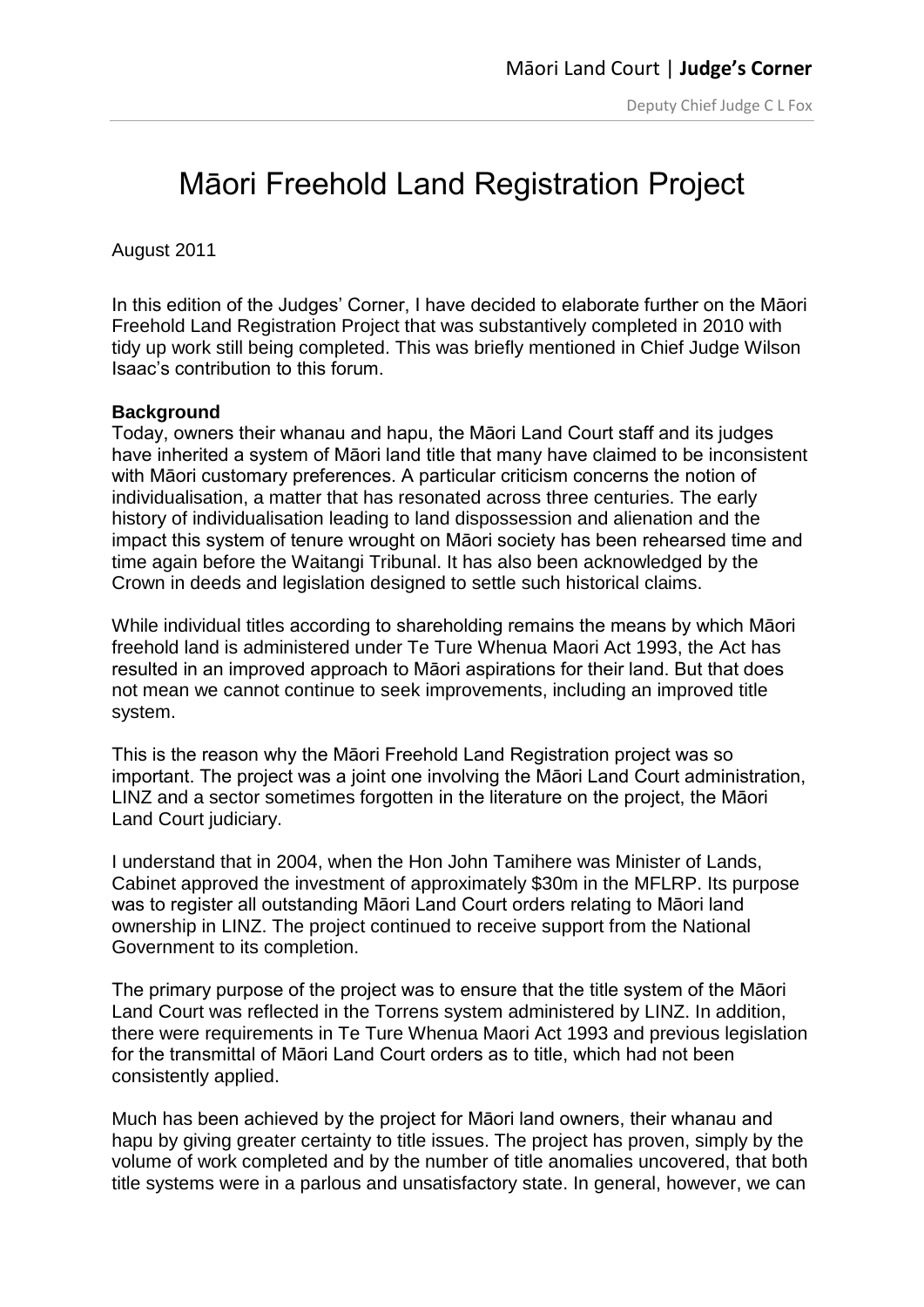be satisfied that the work completed has been of assistance to the majority of owners.

As a result of the project, registration of 97% of the 27,411 Māori land titles was completed. It has required hundreds of hours of human resource time, with a large percentage of that time derived from the Maori Land Court judges. It is they who had to sign the 80,970 orders and the hundreds of computed and complied plans that were transmitted to LINZ pursuant to the project.

## **Benefits beyond Registration**

**First**, the project provided an opportunity to clean up Māori Land titles providing more certainty for owners keen to develop their lands, including improving their access to loan finance.

**Second**, the Ministry now has a large human resource pool with specialist knowledge of the Māori Land title system. That resource has not been lost and many project team members have been reintegrated back into the Māori Land Court administration.

**Third**, the project confirmed why it is important for the Māori Land Court to continue its current role given its historical and particular expertise in the administration of titles. While the project also threw up issues for improvement, generally I think we can be satisfied that the Māori Land Court is the most appropriate mechanism for administering Maori Land titles, so long as every order is reflected in the LINZ system.

**Fourth**, and one of the funnier issues that it has thrown up for improvement, involves the appellations chosen for land blocks. Judges and Registrars past, have tended to default to surveyors over the names of newly created titles following partitions, consolidations, amalgamations or aggregations of Māori land. So it was not uncommon on this project to have a block with an appellation such as this: Waerenga East No 2 B, Waerenga East No 1, Section 7 block 5 Rotoiti Survey District, Maungaroa Kaharoa No 12 block (Amalgamated) Lot C. The definitive description for demonstrating that we are only dealing with one block (derived from 3 blocks) being Lot C. Thus the project has highlighted this issue for staff and the judges.

**Fifth**, the project has also highlighted the need for the Māori Land Court to be more proactive in its identification and review of defunct trusts and incorporations due to circumstances such as the death of key trustee or management committee members. It is rarely the case that the Māori Land Court judges do not appoint people into these positions where selected by owners. The challenge is to initiate these meetings so that a defunct ahu whenua trust or incorporation can be reactivated.

**Sixth**, the issue of locating owners was also highlighted by the project and basics such as requirements as to notice cannot be complied with because Court staff cannot access proper addresses for owners. Judges are forever hearing the criticism